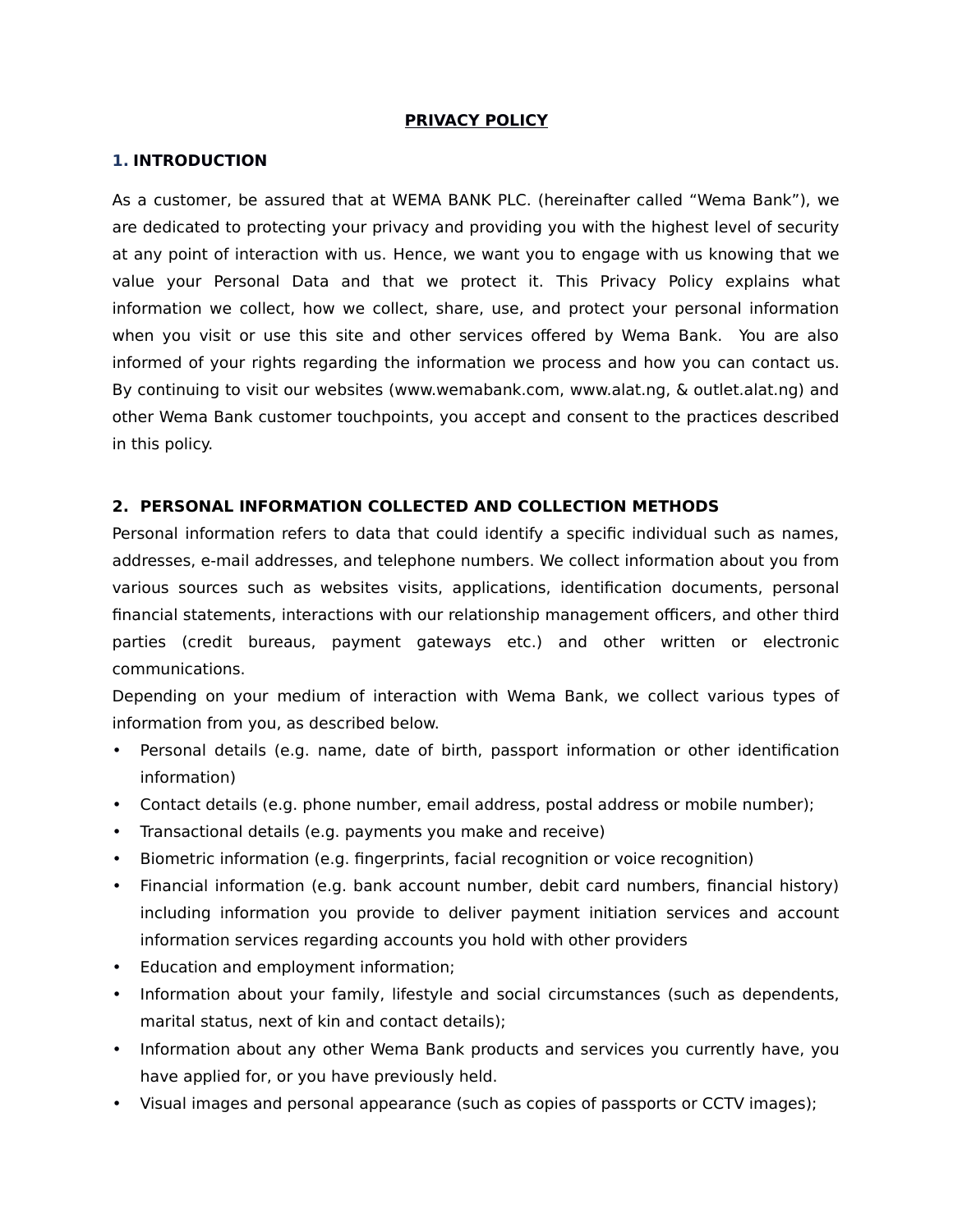• Online profile and social media information and activity, based on your interaction with us and our websites and applications, including for example your banking profile and login information, Internet Protocol (IP) address, smart device information, location coordinates, online and mobile banking security authentication, mobile phone network information, searches, and site visits.

## **3. CONDITION FOR PROCESSING PERSONAL DATA**

Wema Bank personnel or any third party acting on its behalf shall only process your personal data if at least one of these conditions are met:

- Consent: this refers to any freely given, specific, informed and unambiguous indication through a statement or a clear affirmative action that signifies your agreement to the processing of your Personal Data by Wema Bank. Wema Bank shall not seek consent that may engender direct or indirect propagation of atrocities, hate, criminal acts and anti-social conducts.
- Contract: processing is necessary for the performance of a contract or entering into a contract at your request.
- Legal obligation: processing is necessary for compliance with a legal obligation to which Wema Bank is subject.
- Vital interest: processing is necessary to protect your vital interests or those of another natural person.
- Public interest: processing is necessary for the performance of a task carried out in the public interest or in the exercise of official authority vested in Wema Bank.
- Vendors, Consultants and Third-party Service Providers: processing is required for legitimate interests of Wema Bank or a third party insofar as this does not conflict with the requirements for the protection of your personal data.

## **4. HOW WE USE YOUR PERSONAL DATA**

To the extent permissible under applicable law, we may use your information for the following legitimate actions:

- Providing and operating the products and services you have requested
- For other related purposes which may include updating and enhancing Wema Bank records, understanding your financial needs, conducting credit checks, reviewing credit worthiness and assisting other financial institutions to conduct credit checks
- Identifying and informing you about other products or services that we think may be of interest to you
- Reviewing credit or loan eligibility
- For crime/fraud prevention and debt collection purposes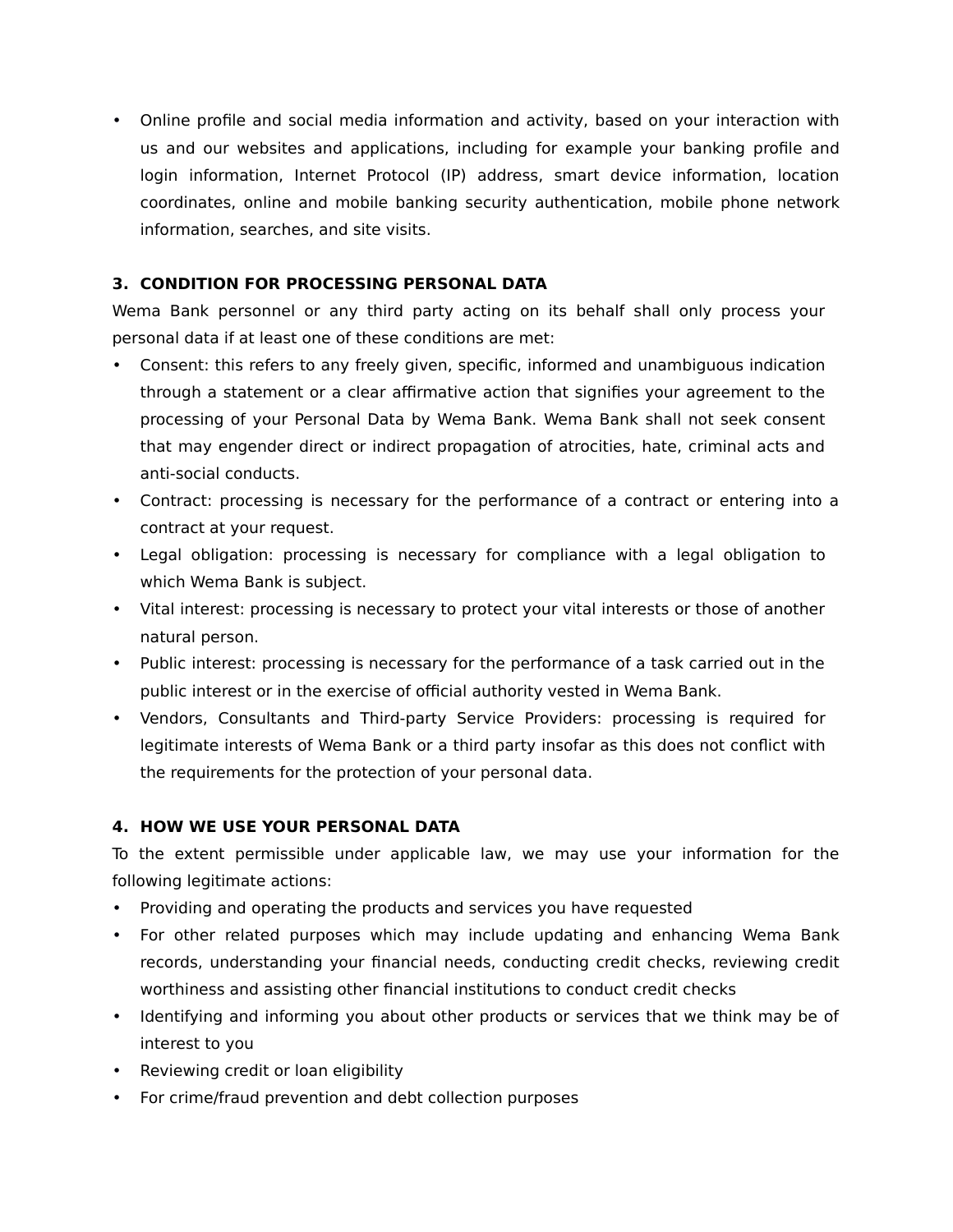- To plan, conduct and monitor Wema Bank's business
- For improving the design and marketing of our range of services and related products for customer use.
- Compare information for accuracy and to verify it with third parties/publicly available information.
- Manage our relationships with you
- To monitor, carry out statistical analysis and benchmarking to identify potential markets and trends, evaluate and improve our business
- Monitor activities at our facilities, including compliance with applicable policies
- For purposes required by law or regulation

Without your personal information, we may not be able to provide or continue to provide you with the products or services that you need.

## **5. TRANSFER OF PERSONAL DATA**

Personal data collected by Wema Bank may be transferred among its various divisions (with personnel who have business need to know). Other than to those individuals and entities listed below, your details will not be revealed by Wema Bank to any external body unless Wema Bank has your permission or is under either a legal obligation or any other duty to do so. For the purposes detailed above, your information may be disclosed to:

- Other Branches or Companies in the Wema Group (ie. Wema Bank PLC, its subsidiaries and affiliates).
- Any regulatory, supervisory, governmental or quasi-governmental authority with jurisdiction over Wema Group members.
- Any agent, contractor or third-party service provider, professional adviser or any other person under a duty of confidentiality to the Wema Group.
- Credit reference agencies and, in the event of default, debt collection agencies.
- Any actual or potential participant or sub-participant in, assignee, novatee or transferee of, any of the Wema Group's rights and/or obligations in relation to you.

 Any financial institution with which Wema Bank PLC has or proposes to have dealings. The above disclosures may require the transfer of your information to parties located in countries that do not offer the same level of data protection as your home country. However, Wema Bank PLC will ensure that parties to whom your details are transferred treat your information securely and confidentially.

## **6. HOW WE ENSURE PROTECTION OF YOUR PERSONAL DATA**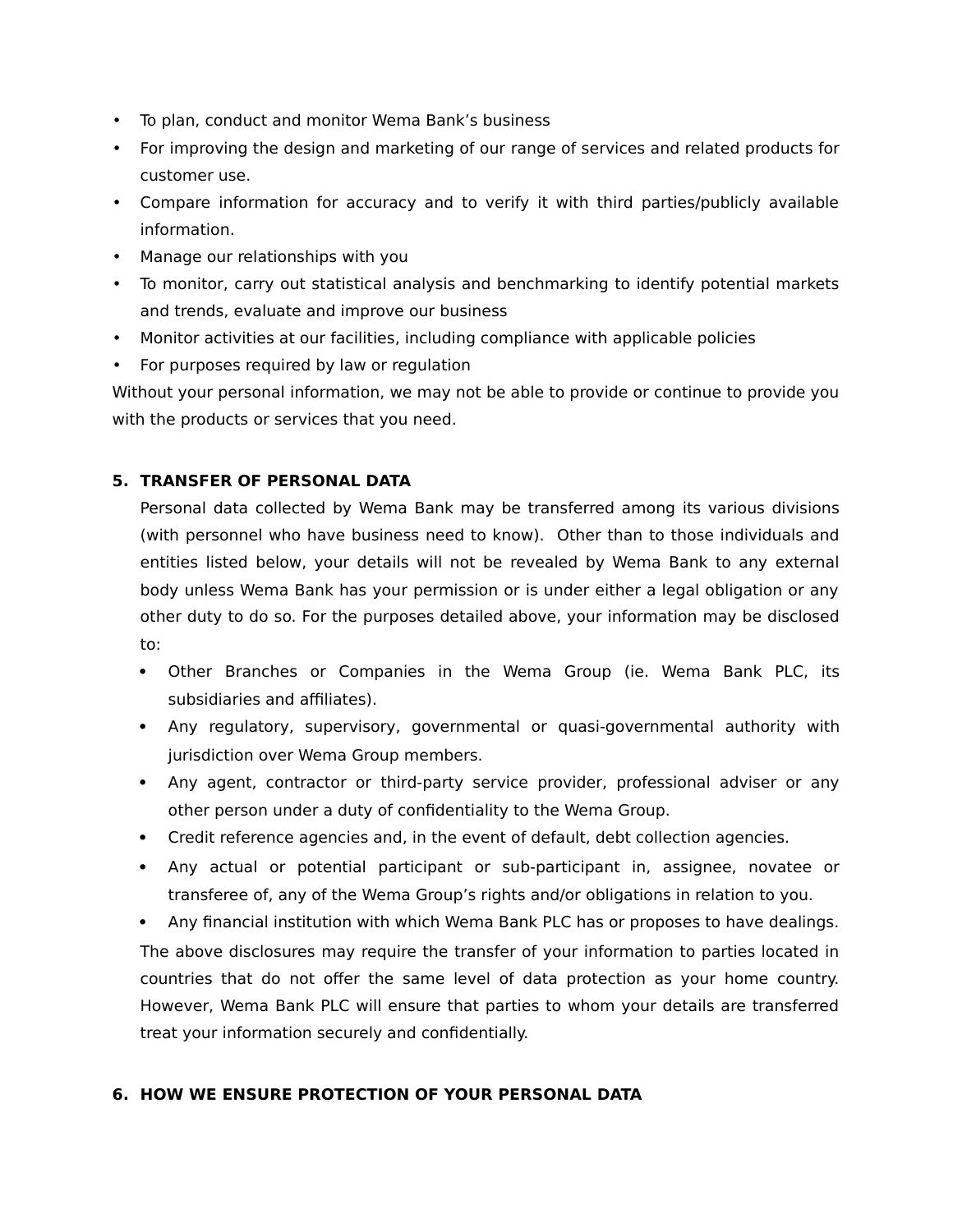We have implemented appropriate organizational and technical measures (including physical access controls and secure software and operating environments) to keep your Personal Data confidential and secure. Please note, however, that these protections do not apply to information you choose to share in public areas such as third-party social networks. Where we have provided you (or where you have chosen) a password which grants you access to specific areas on our site, you are responsible for keeping this password confidential. We request that you do not to share your password or other authentication details (e.g. token generated codes) with anyone.

## **7. PERSONAL DATA BREACH NOTIFICATION**

Wema Bank will inform relevant authorities and if necessary affected individuals of personal data breach within 72 hours of being aware of the breach, where Personal Breach refers to a breach of security leading to the accidental or unlawful destruction, loss, alteration, unauthorized disclosure of, or access to, personal data. This includes breaches that are the result of both accidental and deliberate causes. Remedies shall include but not limited to investigating and reporting to appropriate authorities, recovering the personal data, correcting it and/or enhancing controls around it.

# **8. YOUR RIGHTS**

Wema bank Plc. would like to make sure you are fully aware of all your data protection rights. Every customer is entitled to the following:

- The right to be informed To emphasize the need for transparency over the usage of personal data, we ensure fair processing of information typically through this privacy policy.
- The rights to access You have the right to request from Wema Bank for copies of your personal data where those requests are reasonable and permitted by law or regulation. We may charge you a small fee for this service.
- The right to rectification You have the right to request that Wema bank correct any information you believe is inaccurate. You also have the right to request Wema bank Plc. to complete information you believe is incomplete.
- The right to restrict processing You have a right to 'block' or withdraw your consent to our processing of your information, which you can do at any time. When processing is restricted, we are permitted to store the personal data, but not further process it.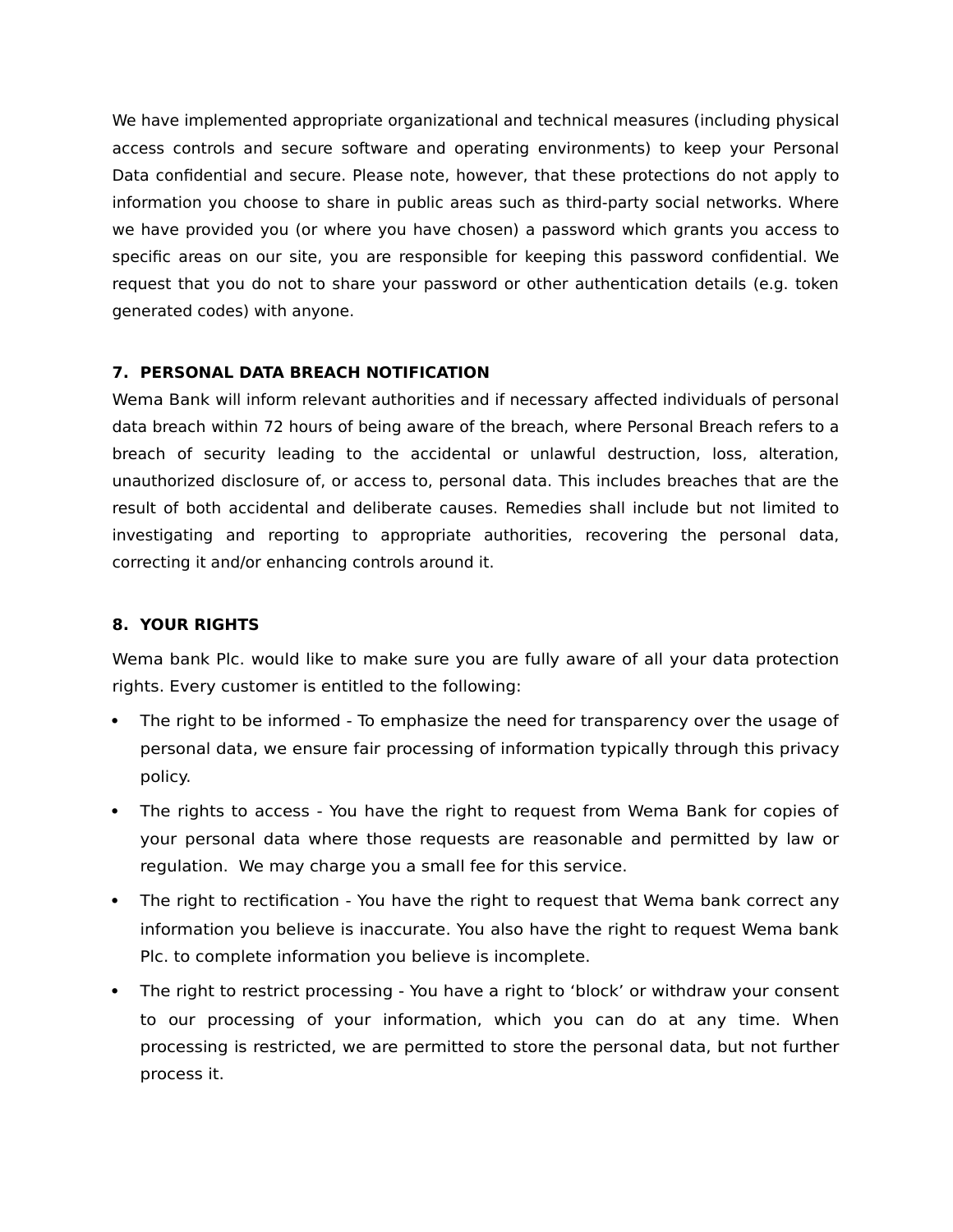- The right to erasure You have the right to request the deletion or removal of personal data where there is no compelling legal or regulatory requirement for its continued processing. Wema Bank will make sure that this right is protected.
- The right to data portability You have the right to request that the bank transfer the data that we have collected to another organization, or directly to you, under certain conditions. We will ensure that personal data is moved, copied or transferred easily from one IT environment to another in a safe and secure way, without hindrance to usability.
- The right to object You have the right to object to our processing of your information if there are compelling legitimate grounds to do so and to the extent permitted by law or regulation.

To exercise your right(s), please contact the Data Protection Office of Wema Bank.

You also have the right to:

- The right to receive your Personal Data in a commonly used and machine-readable format and the right to transmit these data to another Data Controller when the processing is based on (explicit) consent or when the processing is necessary for the performance of a contract.
- The right to lodge a complaint with the National IT Development Agency (NITDA) where you believe our processing of your data violates the requirements of the Nigeria Data Protection Regulation 2019 (NDPR).

## **9. PERSONAL DATA RETENTION PERIOD**

Information held about you is retained if the purpose for which the information was collected continues. The information is then destroyed unless its retention is required to satisfy legal, regulatory or accounting requirements or to protect Wema bank's interest. Please note that regulations may require the Bank to retain your personal data for a specified period of time even after the end of your banking relationship with us. It is your responsibility to maintain the secrecy of any user ID and login password you hold.

## **10.USE OF COOKIES**

Cookies are text files placed on your computer to collect standard Internet log information and visitor behavior information. When you visit our websites, we may collect information from you automatically through cookies or similar technology, to improve your experience while on our websites. We would like to let you know a few things about our cookies:

• Some cookies are essential to access certain areas of this site;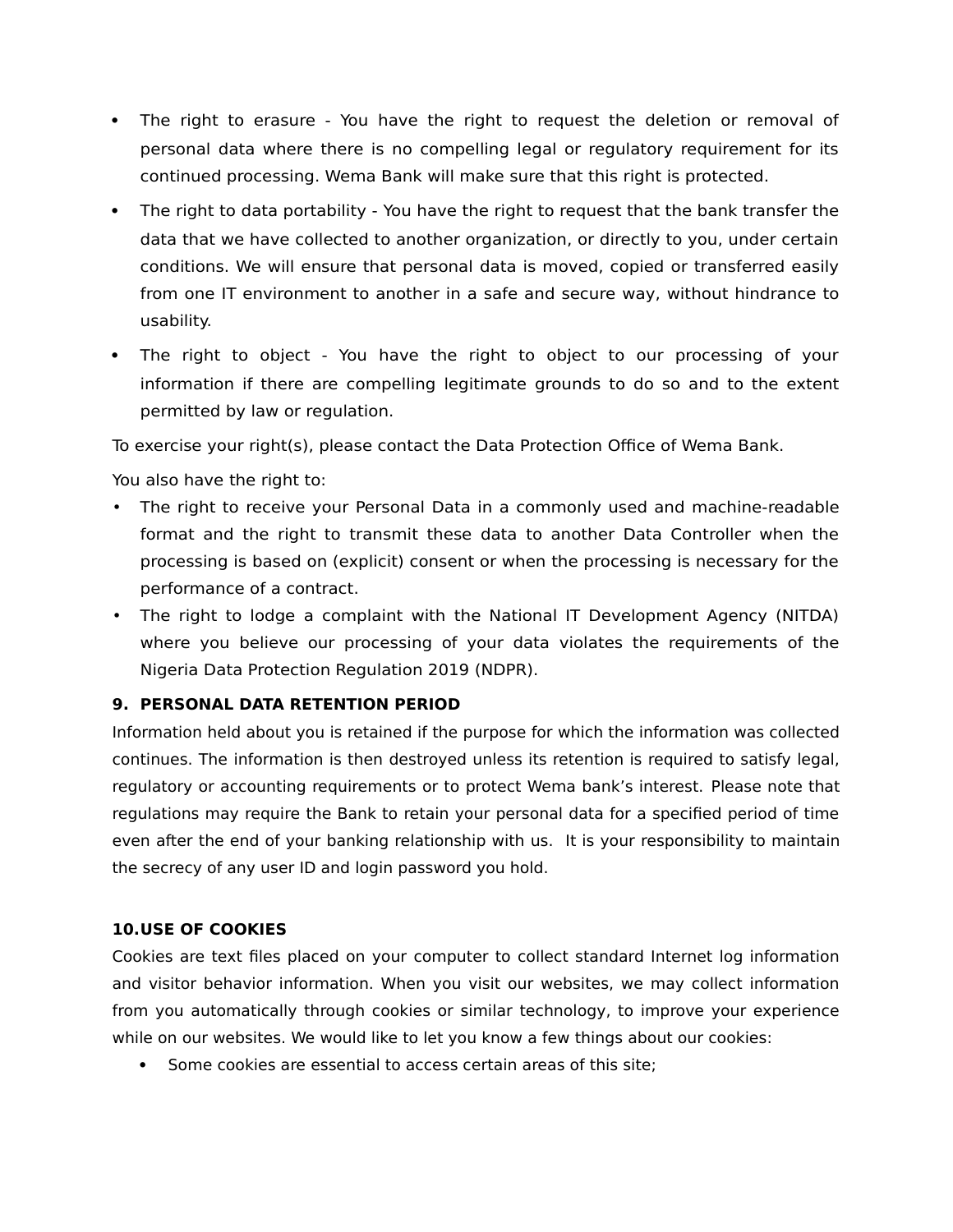We use analytics cookies to help us understand how you use our site to discover what content is most useful to you

Wema bank Plc. uses cookies in a range of ways to improve your experience on our website, including:

- Allow us to recognize the PC you are using when you return to our web site so that we can understand your interest in our web site and tailor its content and advertisements to match your interests (This type of cookie may be stored permanently on your PC but does not contain any information that can identify you personally).
- Identify you after you have logged in by storing a temporary reference number in the cookie so that our web server can conduct a dialogue with you while simultaneously dealing with other customers. (Your browser keeps this type of cookie until you log off or close your browser when these types of cookie are normally deleted. No other information is stored in this type of cookie).
- Allow you to carry information across pages of our site and avoid having to re-enter that information.
- Allow you access to stored information if you register for any of our on-line services.
- Enable us to produce statistical information (anonymous) which helps us to improve the structure and content of our web site.
- Enable us to evaluate the effectiveness of our advertising and promotions.

Cookies do not enable us to gather personal information about you unless you give the information to our server. Most Internet browser software allows the blocking of all cookies or enables you to receive a warning before a cookie is stored.

For further information, visit allaboutcookies.org.

## **11.MAINTAINING ACCURATE INFORMATION**

You are responsible for making sure the information provided to the Bank is accurate and should inform the Bank on any changes as it occurs, this will enable us to update your information with us.

## **12.PRIVACY OF CHILDREN**

Wema Bank respects the privacy of children. We do not knowingly collect names, email addresses, or any other personally identifiable information from children through the internet or other touchpoints. We do not allow children under the age of 18 to open accounts nor provide online banking for children less than 18 years of age without the consent of a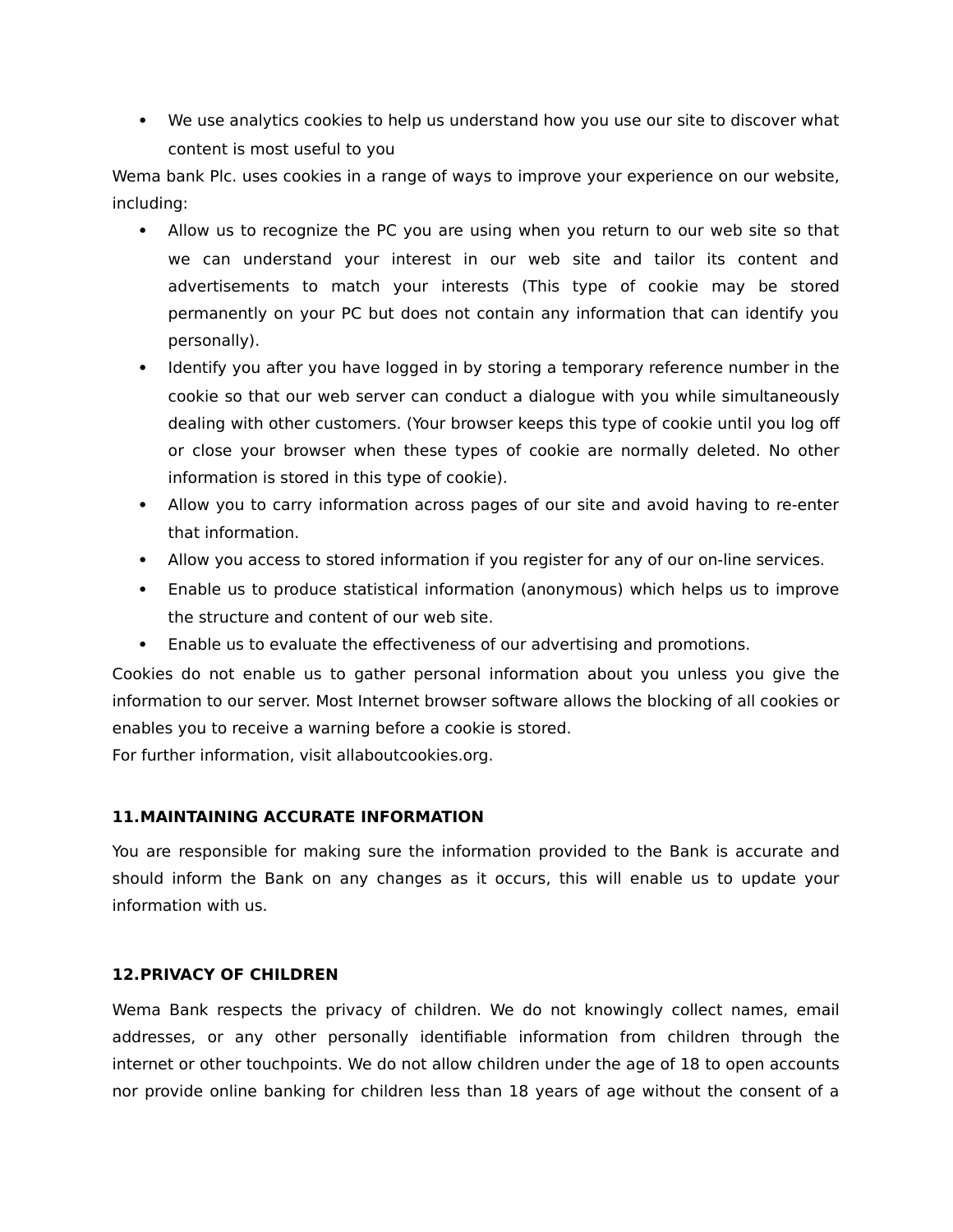guardian. Our website may include linked 3rd party sites that would be of interest to children. We are not responsible for the privacy and security practices of these sites. Parents should review the privacy policies of these sites closely before allowing children to provide any personally identifiable information.

#### **13.ELECTRONIC COMMUNICATION**

In order to maintain the security of our systems, protect our staff, record transactions, and, in certain circumstances, to prevent and detect crime or unauthorized activities, Wema Bank PLC reserves the right to monitor all electronic communications to make sure that they comply with our legal and regulatory responsibilities and internal policies.

#### **14.SOCIAL MEDIA**

We operate and communicate through our designated channels, pages and accounts on some social media sites to inform, help and engage with our customers. We monitor and record comments and posts made about us on these channels so that we can improve our services. The general public can access and read any information posted on these sites. Please note that any content you post to such social media platforms is subject to the applicable social media platform's terms of use and privacy policies. We recommend that you review the information carefully in order to better understand your rights and obligations regarding such content.

## **15.CONTACTING YOU**

In providing your telephone, facsimile number, postal and e-mail address or similar details, you agree that Wema Bank PLC may contact you by these methods to keep you informed about Wema Bank products and services or for any other reason. If you prefer not to be kept informed of Wema Bank products and services, please contact Wema Bank PLC by E-mail (purpleconnect@wemabank.com) or through any of our branches.

## **16.LINKS TO OTHER WEBSITES**

Our website, related websites and mobile applications may have links to or from other websites. Although we try to link only to websites that also have high privacy standards, we are not responsible for their security, privacy practices or content. We recommend that you always read the privacy and security statements on these websites.

#### **17.POLICY UPDATES**